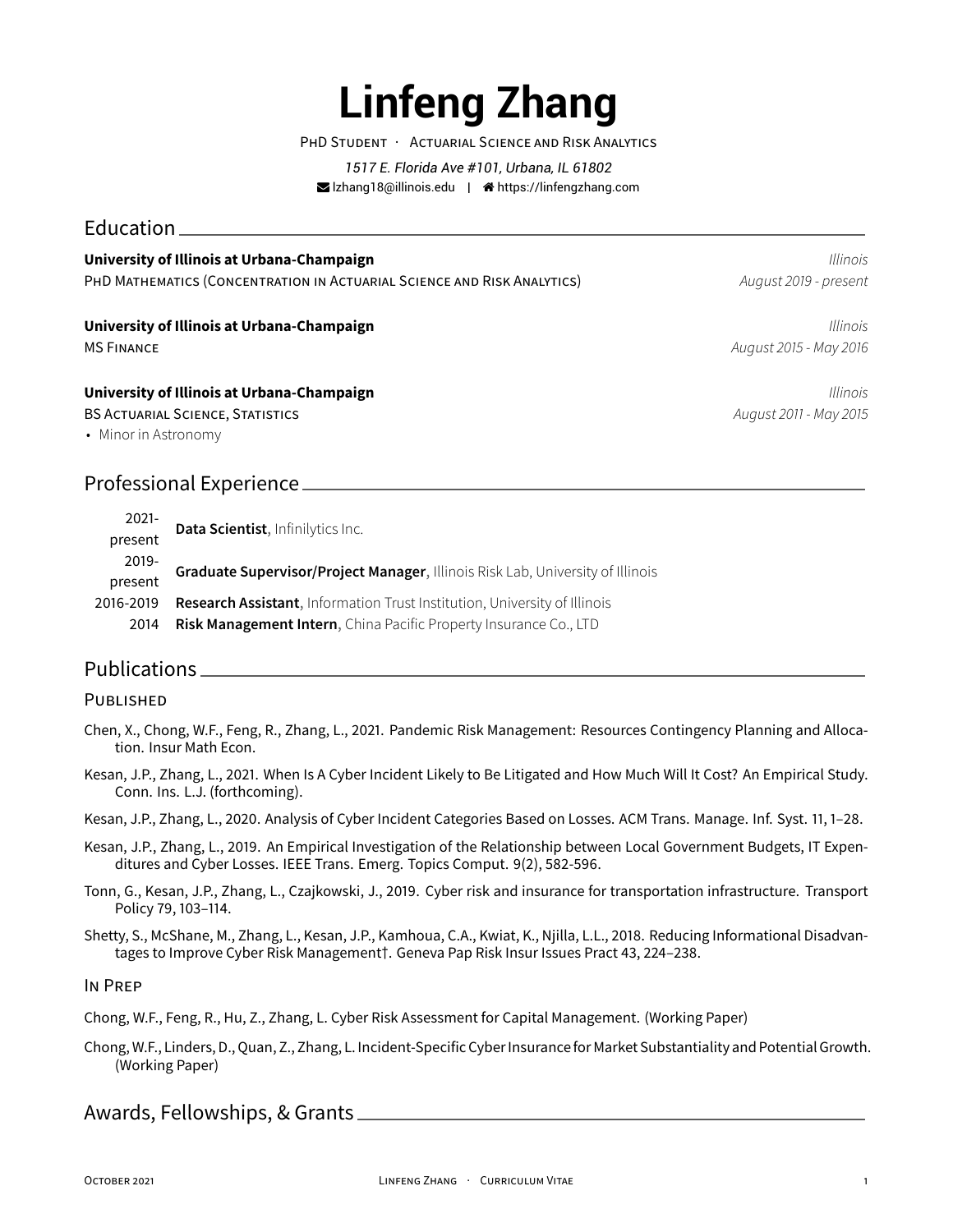- 2021 **Maplesoft Best Student Paper Awards**, Virtual 24th International Congress on Insurance: Mathematics and Economics
- 2019 **State Farm Mathematics Doctoral Scholarship**, State Farm Insurance

### Presentations

#### INVITED TALKS

Spring 2018. *Cyber Risk Assessment to Empower Cyber Insurance markets*. Invited talk: ISF US Chapter Spring Conference, Chicago, Illinois.

#### CONTRIBUTED PRESENTATIONS

- Feng, R., Chong, W.F., & Zhang, L. 2021. Pandemic Risk Management: Resources Contingency Planning and Allocation. 2021 Casualty Loss Reserve Seminar, Online.
- Zhang, L. 2021. Cyber Risk Assessment of Capital Management. Virtual 24th International Congress on Insurance: Mathematics and Economics, Online.
- Zhang, L. 2021. Cyber Risk Assessment of Capital Management. The 56th Actuarial Research Conference, Online.
- Feng, R., Chong, W.F., & Zhang, L. 2021. Pandemic Risk Management: Resources Contingency Planning and Allocation. *act21* CIA Annual Conference, Online.
- Feng, R., Chong, W.F., & Zhang, L. 2020. Pandemic Risk Management: Resources Contingency Planning and Allocation. 2020 CAS Annual Meeting, Online.
- Feng, R., Chong, W.F., & Zhang, L. 2020. Pandemic Risk Management: Resources Contingency Planning and Allocation. SOA Webcast, Online.
- Feng, R., Chong, W.F., & Zhang, L. 2020. Pandemic Risk Management: Resources Contingency Planning and Allocation. One World Actuarial Research Seminar, Online.
- Feng, R., Chong, W.F., & Zhang, L. 2020. Pandemic Risk Management: Resources Contingency Planning and Allocation. Fall 2020 Actuarial Science and Financial Mathematics Seminar, Champaign, Illinois.

## Teaching Experience

Fall 2020 **ASRM 195 - Foundations of Data Management**, Instructor Fall 2019 **MATH 563 - Risk Modeling and Analysis**, Teaching Assistant

## Research Experience

| University of Illinois at Urbana-Champaign - Dept of Math                             | Champaign, IL         |
|---------------------------------------------------------------------------------------|-----------------------|
| SUPERVISORS: DR. ALFRED CHONG, DR. RUNHUAN FENG                                       | May. 2021 - Present   |
| Research Assistant                                                                    |                       |
| • Sponsor: Cisco                                                                      |                       |
| • Project: Privacy Risk Assessment                                                    |                       |
| University of Illinois at Urbana-Champaign - Dept of Math                             | Champaign, IL         |
| SUPERVISORS: DR. RUNHUAN FENG, DR. ALFRED CHONG, DR. DANIËL LINDERS, DR. JAY P. KESAN | Jan. 2019 - Jul. 2021 |
| Research Assistant                                                                    |                       |
| • Sponsor: Society of Actuaries                                                       |                       |
| • Project: Actuarial Innovation and Technology on Cyber Risk                          |                       |
| University of Illinois at Urbana-Champaign - Illinois Risk Lab                        | Champaign, IL         |
| <b>GRADUATE SUPERVISOR</b>                                                            | Aug. 2019 - Present   |
| • Project: Pekin Insurance General Liability Insurance (GL) Loss Predictive Model     |                       |
| • Project: Al-Powered Lifecycle Financial Planning                                    |                       |
| • Project: Cyber Risk Data Analysis                                                   |                       |
|                                                                                       |                       |